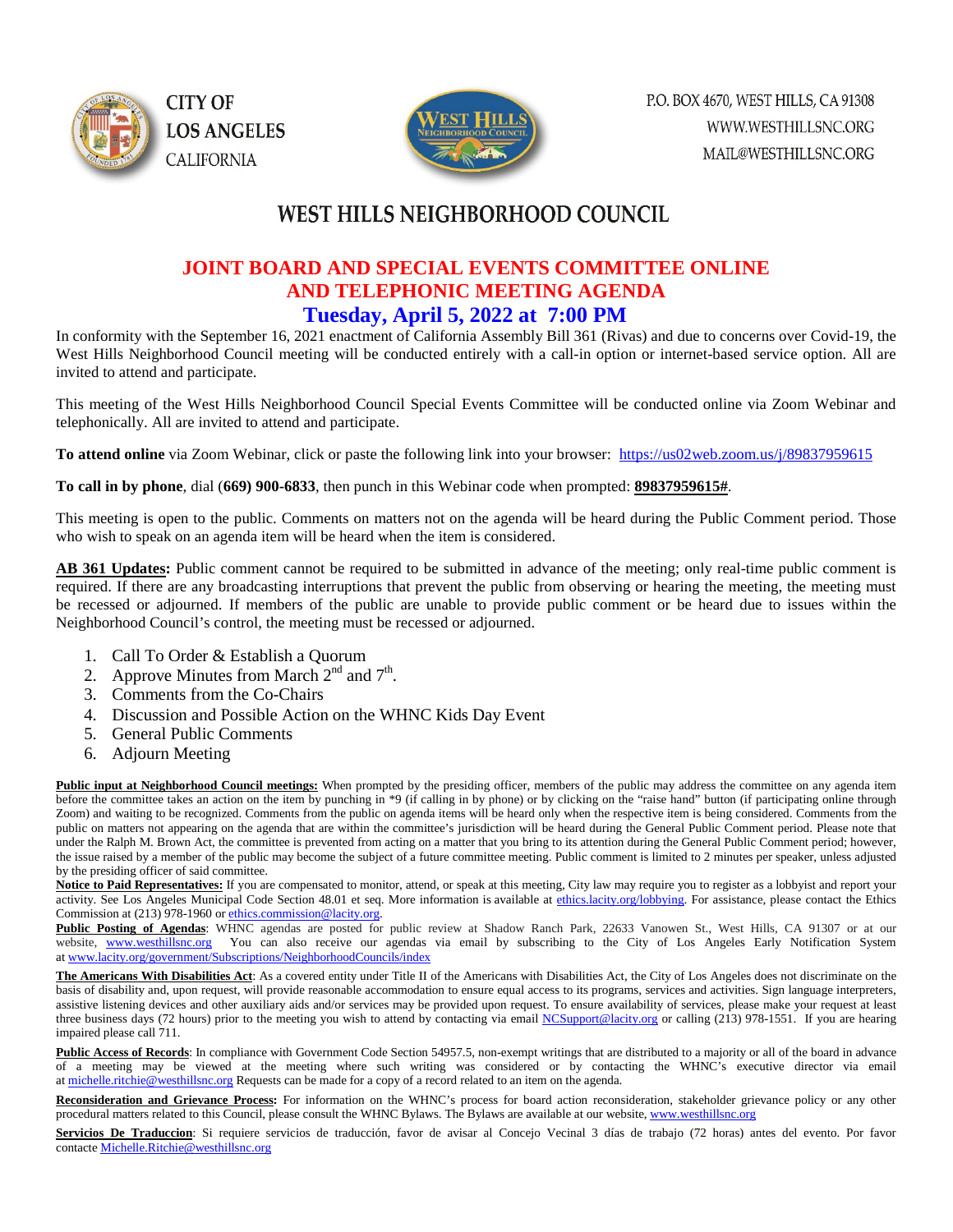



### **WEST HILLS NEIGHBORHOOD COUNCIL**

### **JOINT SPECIAL EVENTS COMMITTEE/BOARD MEETING MINUTES Tuesday, March 2, 2022 @ 7:00 P.M.**

This meeting of the Special Events Committee was conducted online via Zoom webinar and Telephonically.

# **DRAFT**

Committee Co-Chair Steve Randall called the meeting to order at 7:04 P.M.

Committee members in attendance were: Steve Randall (Co-Chair), Myrl Schreibman (Co-Chair), Char Rothstein, Dr. Faye Barta, Aida Abkarians, Glenn Jennings, Joan Trent, Rosi Mariconda and Saif Mogri. Other board members in attendance were Bryan Newman, and Brad Vanderhoof. A quorum was established.

The February 1, 2022 minutes were approved as written, and the February 9, 2022 minutes as amended.

Comments from the Chair(s): Myrl stated that we are behind in preparation of the Kids' Day event due to the City requesting additional information. Myrl suggested that another committee member head up this event and that the date may need to be changed.

Aida stated that an approval deadline would help us decide if the date needed to be changed. The current deadline is March  $7<sup>th</sup>$ .

It was noted that necessary officials had been notified, that Taxco Trails Park had been decided upon by the committee as the event location and that the free ice cream was in place. We still needed to work on arranging for the prizes and piñatas.

Rosi offered some craft ideas and said that she had a friend who could volunteer to help. Aida suggested that we might want to have a three-legged event and possibly a Fire Truck on display. Bryan offered his canopy if we need it.

Myrl reminded the committee that the children must pre-register for the event, and that he would monitor registrations to be received by Saif.

Steve screen shared the park layout with the various event areas noted.

The registration table will give each child a name sticker and a color-coded wrist band for the egg hunts.

There were no public comments.

A "Special" Special Events Committee will be scheduled for March 7<sup>th</sup>.

The next regular Special Events Committee meeting is scheduled for Tuesday, April 5, 2022 at 7:00 P.M.

The meeting was adjourned by Steve Randall at 8:38 P.M.